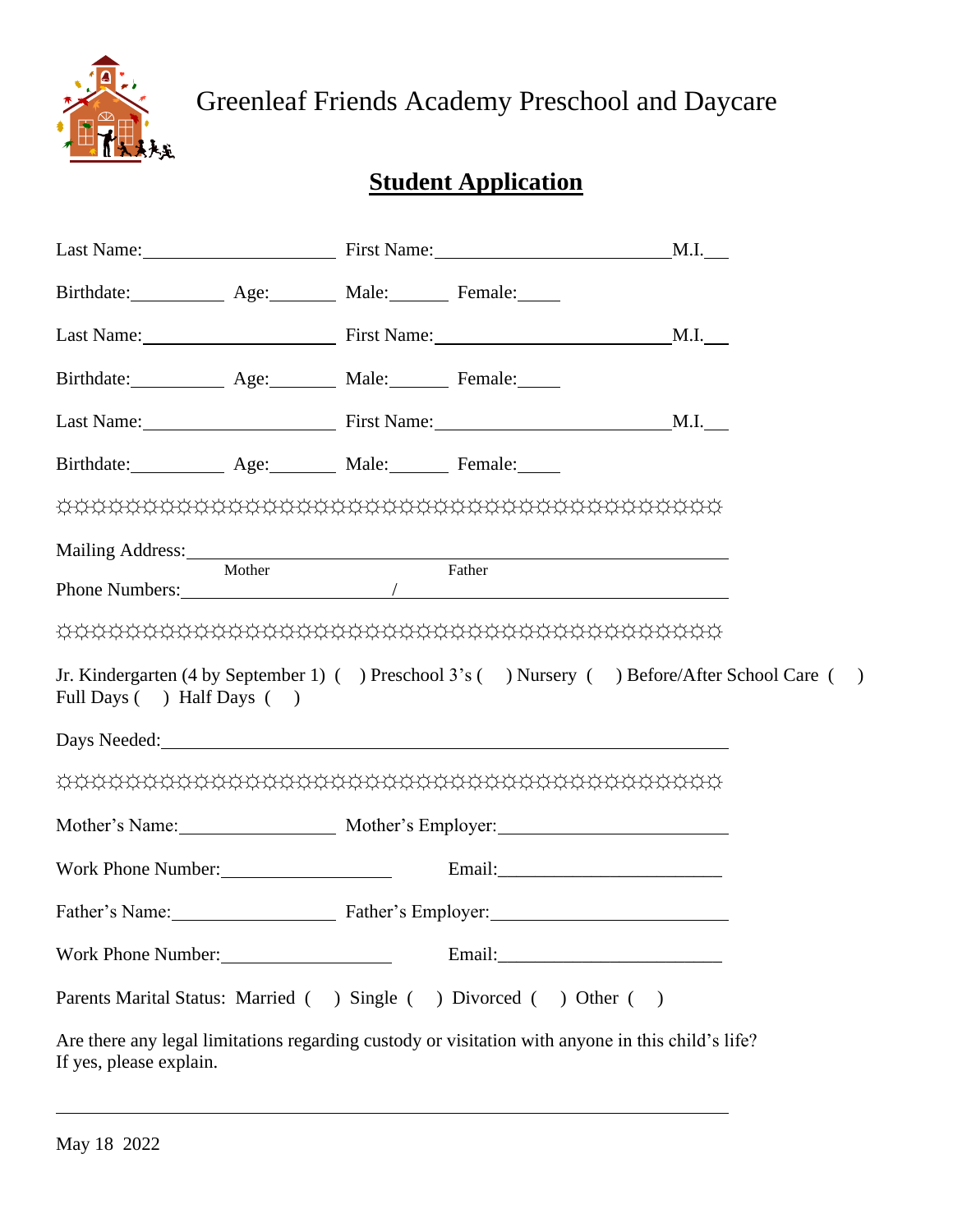## CHRISTIAN COMMITMENT (To be filled out by parent or guardian)

|                                                     | Are either you or your spouse a Christian___(Yes or No) If so, what is your relationship to Jesus                                                                                                                              |              |  |
|-----------------------------------------------------|--------------------------------------------------------------------------------------------------------------------------------------------------------------------------------------------------------------------------------|--------------|--|
|                                                     | Do you take your child(ren) to weekly meeting/worship services? ____(Yes or No)                                                                                                                                                |              |  |
|                                                     |                                                                                                                                                                                                                                |              |  |
|                                                     |                                                                                                                                                                                                                                |              |  |
|                                                     |                                                                                                                                                                                                                                |              |  |
|                                                     |                                                                                                                                                                                                                                |              |  |
|                                                     |                                                                                                                                                                                                                                |              |  |
|                                                     | Preschool or Daycare previously attended: New York Changes and September 2014                                                                                                                                                  |              |  |
| How often attended:                                 |                                                                                                                                                                                                                                |              |  |
|                                                     | What were some of child's favorite activities?<br><u>Letting</u> the some of child's favorite activities?                                                                                                                      |              |  |
|                                                     |                                                                                                                                                                                                                                |              |  |
|                                                     |                                                                                                                                                                                                                                |              |  |
|                                                     | Has child had behavior problems at previous school or in other social environments? If yes, please explain.                                                                                                                    |              |  |
|                                                     |                                                                                                                                                                                                                                |              |  |
| Allergies:                                          |                                                                                                                                                                                                                                |              |  |
|                                                     | Medical Issues: New York Contains a strategy of the state of the strategy of the strategy of the strategy of the strategy of the strategy of the strategy of the strategy of the strategy of the strategy of the strategy of t |              |  |
|                                                     |                                                                                                                                                                                                                                |              |  |
| <b>Emergency Contacts and Release Authorization</b> |                                                                                                                                                                                                                                |              |  |
|                                                     | I give permission for my child to be released to the following individuals:                                                                                                                                                    |              |  |
| Name                                                | Relation to Child                                                                                                                                                                                                              | Phone Number |  |